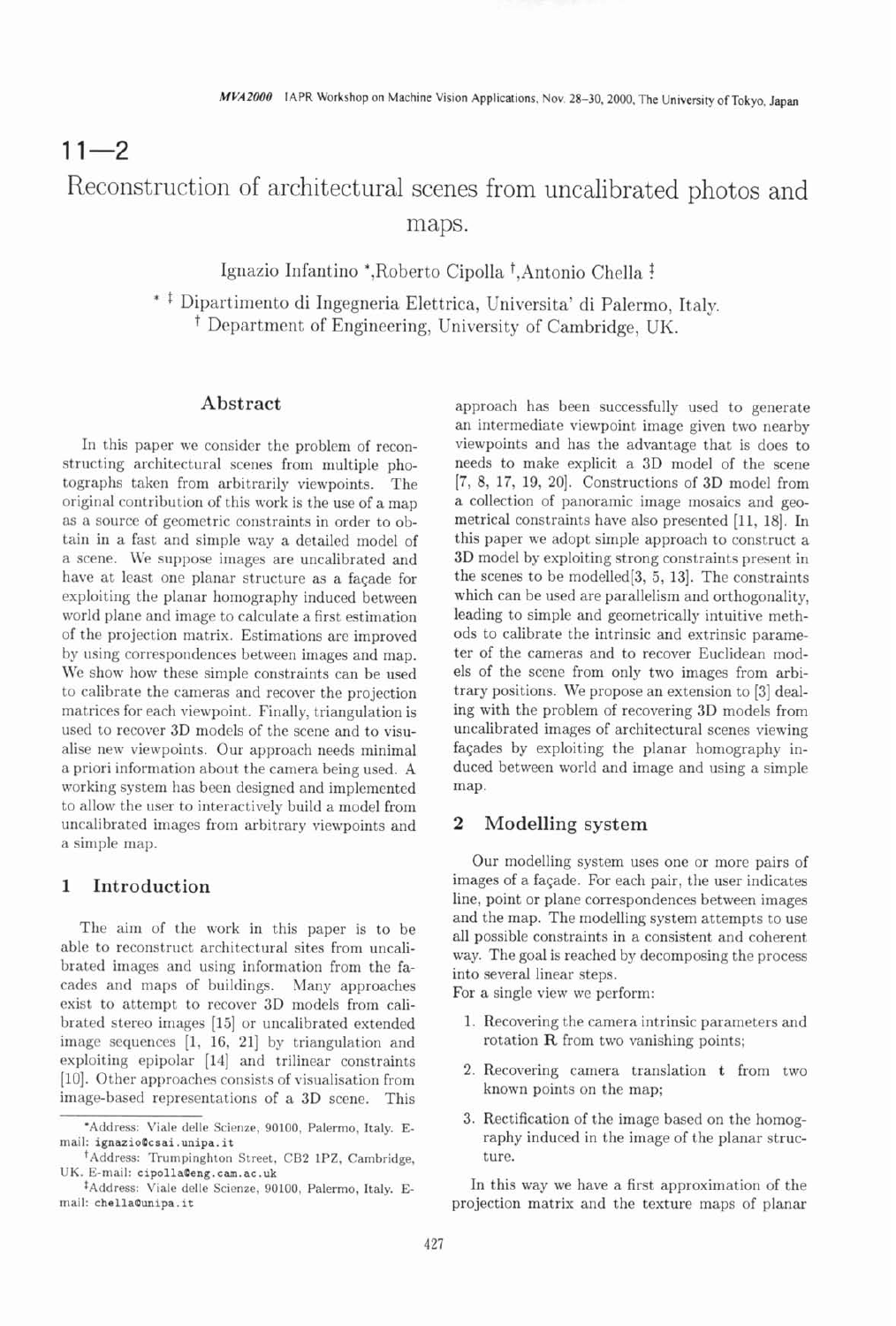structures [12]. These can be directly placed in a **3D** model by the map correspondences. In order to have a better estimation of the projection matrix we use two strategies. The first one exploits two images viewing the same planar structure [20] and it deals with new homography estimation by automatically finding corner correspondences. Decomposition of inter-frame homography matrix gives the new estimation of the projection matrices of two views. The second one involves a global refinement using all possible map constraints. It allows reconstruction of points out of the planes used for calibration and rectification. The final steps are:

- 1. Global optimisation using map constraints (bundle adjustment);
- 2. Triangulation and raw **3D** model;
- **3.** Texture mapping;
- 4. Export a VRML model.



Figure 1: Five of the ten input images of an architectural scene and its map.

# **3** Calibration and estimation of the  $v_2 = (\mathbf{h}_2 \mathbf{w}_1)/(\mathbf{h}_3 \mathbf{w}_1)$  (7) **projection matrix**

from Euclidean 3D space to an image can be repre-

sented in homogeneous coordinates by a **3** x **4** camera projection matrix P [6]:

$$
\lambda_i \left[ \begin{array}{c} u_i \\ v_i \\ 1 \end{array} \right] = \mathbf{P} \left[ \begin{array}{c} X_i \\ Y_i \\ Z_i \\ 1 \end{array} \right] \tag{1}
$$

The projection matrix has 11 degrees of freedom and can be decompose into a **3** x **3** orientation matrix R and a **3** x 1 translation vector t and a **3** x **3** camera calibration matrix, K:

$$
\mathbf{P} = \mathbf{K} [\mathbf{R} \mathbf{t}] \tag{2}
$$

From line correspondences given by the user, we can calculate vanishing points. In the worst case we only have information about two perpendicular direction, but it is enough to estimate the scale factor  $\alpha$  of the image plane if we suppose that the principal point coordinates are equal to image centre. Then we can calculate the camera calibration matrix K and the rotation matrix  **for each image [2]. More**over if we use two point correspondences between the map and the image (or a known length of a line on image) we also have the translation vector t. From a common planar structure in the pair of images it is possible to automatically improve the estimated matrices above by exploiting the homography[6]. If we suppose points are on plane  $Z=0$ , we can write:

$$
\lambda_1 \mathbf{w}_1 = \mathbf{K}_1 \left[ \mathbf{r}_1^1 | \mathbf{r}_1^2 | \mathbf{t}_1 \right] \mathbf{X}^{\mathbf{P}} \n\lambda_2 \mathbf{w}_2 = \mathbf{K}_2 \left[ \mathbf{r}_2^1 | \mathbf{r}_2^2 | \mathbf{t}_2 \right] \mathbf{X}^{\mathbf{P}}
$$
\n(3)

where  $\mathbf{r}_1^1, \mathbf{r}_1^2$  are the two first columns of  $\mathbf{R}_1, \mathbf{r}_2^1, \mathbf{r}_2^2$ are columns of R2, and **XP** is a **3** x 1 vector which denote point is on plane  $\Pi(Z = 0)$  in homogeneous coordinates. Let be

$$
H_1 = K_1 [r_1^1|r_1^2|t_1]
$$
  
\n
$$
H_2 = K_2 [r_2^1|r_2^2|t_2]
$$
\n(4)

and

$$
H_{21} = H_2 \ H_1^{-1} \qquad \qquad (5)
$$

then

$$
\lambda_2 \mathbf{w}_2 = \lambda_1 \mathbf{H}_{21} \mathbf{w}_1 \tag{6}
$$

from which we can obtain  $\mathbf{w}_2 = [u_2 \ v_2]^T$ :

$$
u_2 = (\mathbf{h}_1 \ \mathbf{w}_1) / (\mathbf{h}_3 \ \mathbf{w}_1)
$$
  

$$
v_2 = (\mathbf{h}_2 \ \mathbf{w}_1) / (\mathbf{h}_3 \ \mathbf{w}_1)
$$
 (7)

where  $h_1, h_2, h_3$  are rows of  $H_{21}$ . Fixing for in-<br>stance a façade, and using a Harris corners detec-For a pin-hole camera, perspective projection stance a façade, and using a Harris corners detec-<br>Im Euclidean 3D space to an image can be repre-<br>In the cannot some correspondences between the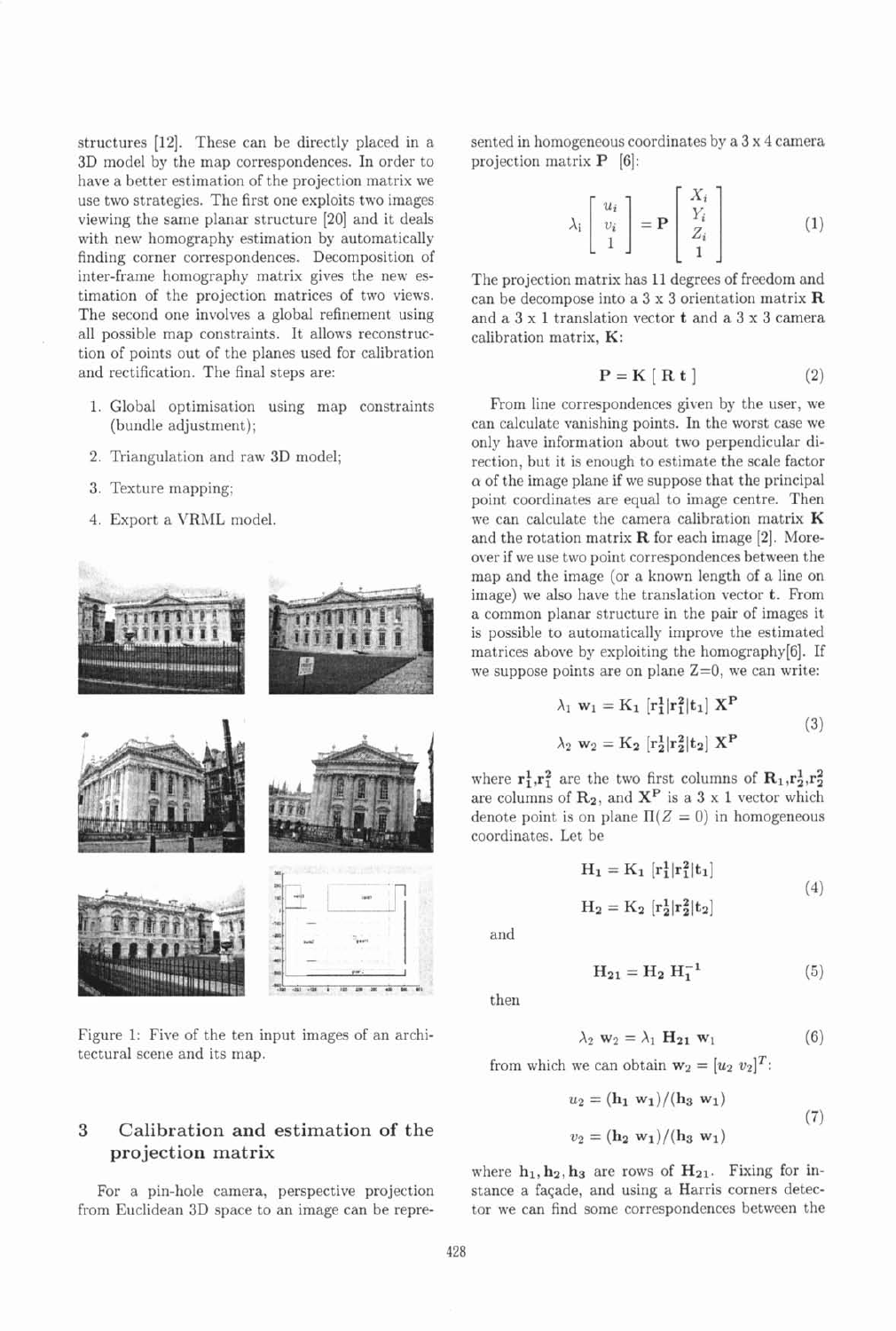two images. For each detected feature found in the  $[0\ 0\ 0\ 1]$ . 3d line trough points  $X_2$  and  $X_1$  can be first image we calculate where it is exactly in sec-<br>expressed by: first image we calculate where it is exactly in second image by the homography. Only the stronger matches are selected and we suppose them belonging to viewed plane. In this way we have new estimates<br>of correspondences on second image and we can im-<br>prove estimate of homography. The decomposition  $y_2 - y_1$ ,  $d_1 = z_1y_2 - y_1z_2$ ,  $d_2 = -z_1x_2 + x_1z_2$ ,  $d_3 =$ prove estimate of homography. The decomposition  $y_2 - y_1$ ,  $a_1 - z_1y_2 - y_1z_2$ ,  $a_2 - z_1x_2 + x_1z_2$ ,  $a_3 =$ <br>of the homography matrix gives a new estimation of  $y_1x_2 - x_1y_2$ , line is described by a pair of equations<br>the

$$
\mathbf{H}_{21} = d_{12} \ast \mathbf{R}_{21} + \mathbf{t}_{21} \mathbf{n}_{21}^T
$$
 (8)



respondences.

### **4 Using map constraints**

The map gives us important constraints to improve the estimation of the 3D model. We use the following constraints between geometric entities of image and map  $[19, 20]$ :

- 1. point to point correspondences
- **2.** point to line correspondences
- 3. line to line correspondences

For each image the user give some correspondences to a map and the system tries to improve the projection matrix estimation. Point to point correspondences are strong constraints because are directly related to the projection matrix:

$$
\lambda_{\mathbf{k}} \mathbf{w}_{\mathbf{k}} = \mathbf{P} \mathbf{X}_{\mathbf{k}} \tag{9}
$$

**Foint to line correspondence is expressed by equa-<br>
<b>5** Conclusion tion: The techniques presented have been successfully

$$
\mathbf{LP}_{4\times 4}^{-1} \left[ \begin{array}{c} \lambda \mathbf{w} \\ 1 \end{array} \right] = 0_{3\times 1} \tag{10}
$$

mensional line equations and  $P_{4x4}^{-1}$  is inverse ma-<br>projection matrices with only a few point correspontrix of projection matrix P with adding the last row dences.

$$
(X_2 - X_1) \wedge X + (X_2 \wedge X_1) = 0 \tag{11}
$$

$$
by - cz + d_1 = 0\naz - bx + d_2 = 0\ncx - ay + d_3 = 0
$$
\n(12)

From equations system (10) we can eliminate  $\lambda$ and use 2 constraints.<br>Line to line correspondences are expressed as:

$$
\begin{bmatrix} a \\ b \\ c \end{bmatrix} = \mathbf{w_1} \wedge \mathbf{w_2} = (\mathbf{P} \mathbf{X_3}) \wedge (\mathbf{P} \mathbf{X_4}) \qquad (13)
$$

where a, b, c are coefficients of line equation  $au + bv + c = 0$  on image passing trough generic Figure 2: Map constraint example: line to line cor-<br>points  $w_1$  and  $w_2$ , and  $X_3$ ,  $X_4$  are two generic<br>points of line map.

> All constraints given by the user are used to define a minimisation problem in order to obtain new estimates of the projection matrices. Decomposing new matrices by QR decomposition we have also new estimates of camera calibration matrix K, rotation matrix R, translation vector **t** and camera position  $X_c$  of each image. In the process used to estimate better projection matrices we introduce also point to point correspondences which arise from the vanishing points calculated. In this way we have always at least two point-to-point correspondences, and we can obtain a reconstruction even if the user doesn't introduce other correspondences. The obtained 3D structure is rendered afterwards using a texture mapping procedure and the final model is stored in standard VRML 1.0 format. In order to preserve the information given by primitive segments, we use a Delaunay triangulation on 2D texture (that is a image used for reconstruction).

used to interactively build models of architectural scenes from pairs of uncalibrated photographs. Using only information from planar structure such as where  $L$  is a 3x4 matrix of coefficients of 3 di-<br>façades and a simple map, we can recover precise